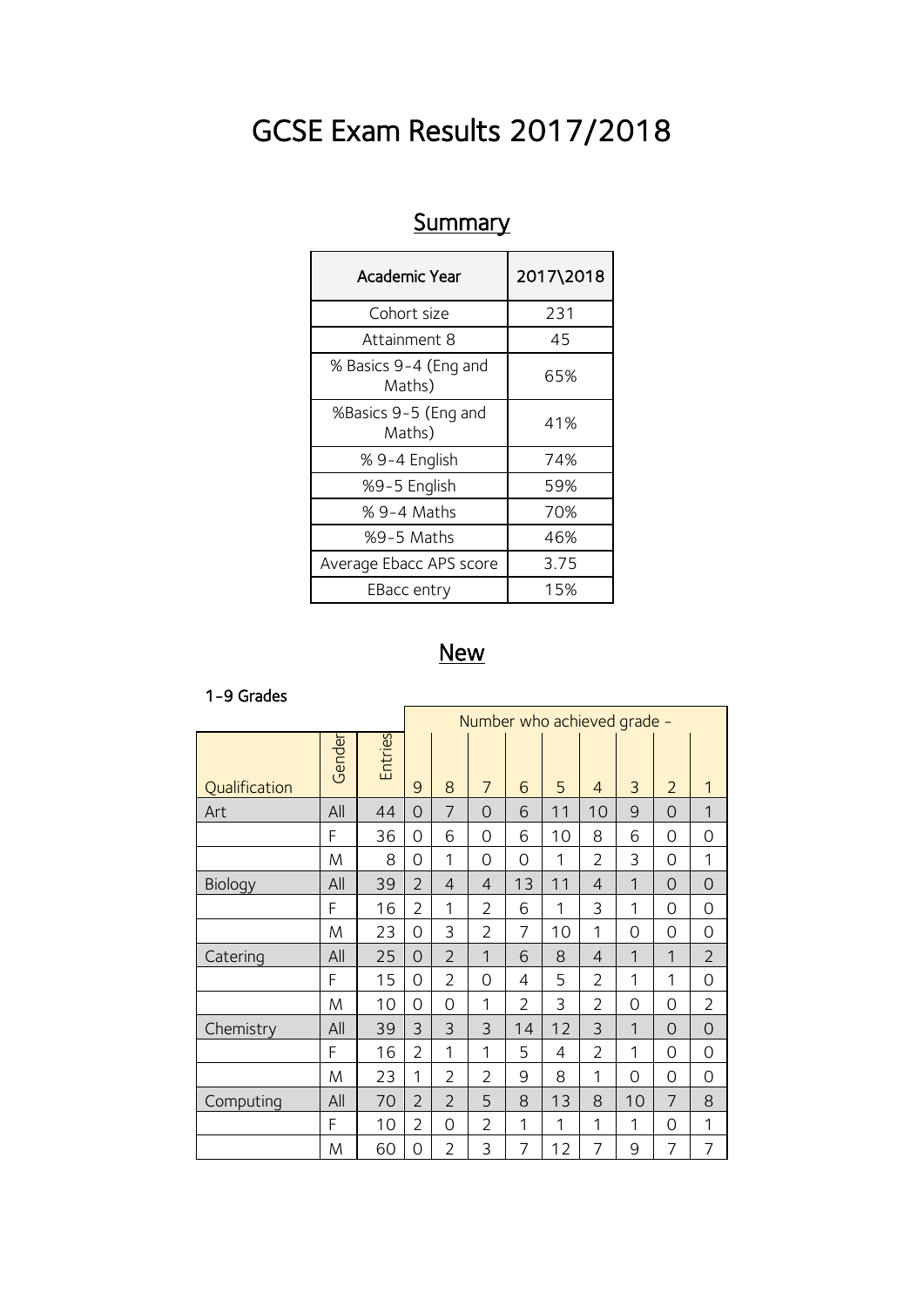| English               |     |                |                |                     |                |                |                |                |                |                |                 |
|-----------------------|-----|----------------|----------------|---------------------|----------------|----------------|----------------|----------------|----------------|----------------|-----------------|
| Language              | All | 230            | 5              | 9                   | 16             | 58             | 31             | 43             | 35             | 20             | 10              |
|                       | F   | 108            | 5              | 6                   | 10             | 31             | 21             | 19             | 10             | 5              | 1               |
|                       | M   | 122            | $\overline{O}$ | 3                   | 6              | 27             | 10             | 24             | 25             | 15             | 9               |
| English<br>Literature | All | 228            | 8              | 5                   | 19             | 47             | 38             | 33             | 46             | 15             | $\overline{9}$  |
|                       | F   | 108            | 8              | $\overline{2}$      | 13             | 29             | 21             | 14             | 18             | $\overline{2}$ | 1               |
|                       | M   | 120            | $\overline{O}$ | 3                   | 6              | 18             | 17             | 19             | 28             | 13             | 8               |
| French                | All | 16             | $\overline{O}$ | $\overline{O}$      | $\mathbf{1}$   | $\overline{O}$ | $\overline{1}$ | $\overline{4}$ | 6              | $\overline{2}$ | $\overline{O}$  |
|                       | F   | 11             | $\overline{O}$ | $\mathcal{O}$       | 1              | $\mathcal{O}$  | 1              | 3              | 3              | $\overline{2}$ | $\mathcal{O}$   |
|                       | M   | 5              | $\overline{O}$ | $\mathcal{O}$       | $\overline{O}$ | $\overline{O}$ | $\overline{O}$ | 1              | 3              | $\overline{O}$ | $\mathcal{O}$   |
| <b>GCSE PE</b>        | All | 59             | $\overline{2}$ | 1                   | 3              | 14             | 11             | 11             | 8              | 8              | 1               |
|                       | F   | 15             | 1              | $\overline{O}$      | $\overline{O}$ | 3              | 4              | 3              | $\overline{2}$ | $\overline{2}$ | $\mathcal{O}$   |
|                       | M   | 44             | 1              | 1                   | 3              | 11             | 7              | 8              | 6              | 6              | 1               |
| Geography             | All | 91             | $\mathbf{1}$   | $\overline{O}$      | $\overline{2}$ | 15             | 9              | 14             | 12             | 13             | 14              |
|                       | F   | 38             | 1              | 0                   | $\mathbf{1}$   | 9              | 6              | 6              | 6              | $\overline{4}$ | 4               |
|                       | M   | 53             | 0              | 0                   | $\mathbf{1}$   | 6              | 3              | 8              | 6              | 9              | 10              |
| History               | All | 135            | 5              | 8                   | 16             | 17             | 27             | 16             | 17             | 19             | $6\phantom{1}6$ |
|                       | F   | 72             | $\overline{4}$ | 5                   | 9              | 10             | 13             | 10             | 9              | 11             | $\mathcal{O}$   |
|                       | M   | 63             | $\overline{1}$ | 3                   | 7              | 7              | 14             | 6              | 8              | 8              | 6               |
| Maths                 | All | 230            | 5              | 12                  | 20             | 27             | 41             | 56             | 25             | 26             | 15              |
|                       | F   | 108            | 3              | 4                   | 11             | 10             | 24             | 29             | 11             | 11             | 4               |
|                       | M   | 122            | $\overline{2}$ | 8                   | 9              | 17             | 17             | 27             | 14             | 15             | 11              |
| Music                 | All | $\overline{2}$ | $\overline{O}$ | $\overline{O}$      | $\overline{O}$ | $\mathcal{O}$  | $\overline{2}$ | $\mathcal{O}$  | $\mathcal{O}$  | $\overline{O}$ | $\mathcal{O}$   |
|                       | F   | $\overline{2}$ | $\overline{O}$ | 0                   | $\overline{O}$ | $\overline{O}$ | $\overline{2}$ | $\mathcal{O}$  | $\mathcal{O}$  | $\overline{O}$ | $\mathcal{O}$   |
| Physics               | All | 39             | 3              | 3                   | 6              | 16             | 6              | 3              | $\overline{2}$ | $\overline{O}$ | $\overline{O}$  |
|                       | F   | 16             | $\overline{2}$ | $\overline{O}$      | 3              | 6              | 1              | $\overline{2}$ | $\overline{2}$ | $\overline{O}$ | $\mathcal{O}$   |
|                       | M   | 23             | 1              | 3                   | 3              | 10             | 5              | 1              | $\mathcal{O}$  | $\overline{O}$ | $\mathcal{O}$   |
| <b>RE</b>             | All | 213            | 9              | 10                  | 27             | 43             | 36             | 21             | 32             | 23             | 10              |
|                       | F   | 102            | 8              | 5                   | 19             | 28             | 14             | $\overline{6}$ | 15             | 7              | $\mathbf 0$     |
|                       | M   | 111            | 1              | 5                   | 8              | 15             | 22             | 15             | 17             | 16             | 10              |
| Science               | All | 252            | $\mathbf{1}$   | $\mathsf{Q}$        | 16             | 42             | 54             | 55             | 35             | 25             | 13              |
|                       | F   | 126            | 1              | 7                   | 12             | 19             | 32             | 28             | 16             | $\overline{7}$ | 4               |
|                       | M   | 126            | 0              | 2                   | 4              | 23             | 22             | 27             | 19             | 18             | 9               |
| Science               |     |                |                |                     |                |                |                |                |                |                |                 |
| Synergy               | All | 130            | $\overline{O}$ | $\mathcal{O}$       | 1              | $\overline{2}$ | 22             | 20             | 43             | 23             | 15              |
|                       | F   | 58             | $\overline{O}$ | 0                   | $\overline{0}$ | 1              | 14             | 10             | 19             | 10             | 4               |
|                       | M   | 72             | $\overline{O}$ | 0                   | 1              | 1              | 8              | 10             | 24             | 13             | 11              |
| Spanish               | All | 32             | 1              | $\mathsf{O}\xspace$ | $\overline{4}$ | $\overline{O}$ | $\mathsf 3$    | 12             | 6              | 3              | 3               |
|                       | F   | 17             | $\overline{O}$ | 0                   | 3              | $\mathcal{O}$  | $\overline{2}$ | 6              | 4              | 1              | 1               |
|                       | M   | 15             | 1              | 0                   | 1              | $\overline{O}$ | 1              | 6              | $\overline{2}$ | $\overline{2}$ | $\overline{2}$  |
| Textiles              | All | 18             | $\mathbf{1}$   | $\overline{2}$      | $\overline{4}$ | $\overline{2}$ | $\overline{4}$ | $\overline{2}$ | 0              | $\overline{2}$ | $\mathbf 1$     |
|                       | F   | 18             | 1              | $\overline{2}$      | 4              | $\overline{2}$ | 4              | $\overline{2}$ | $\mathcal{O}$  | $\overline{2}$ | 1               |